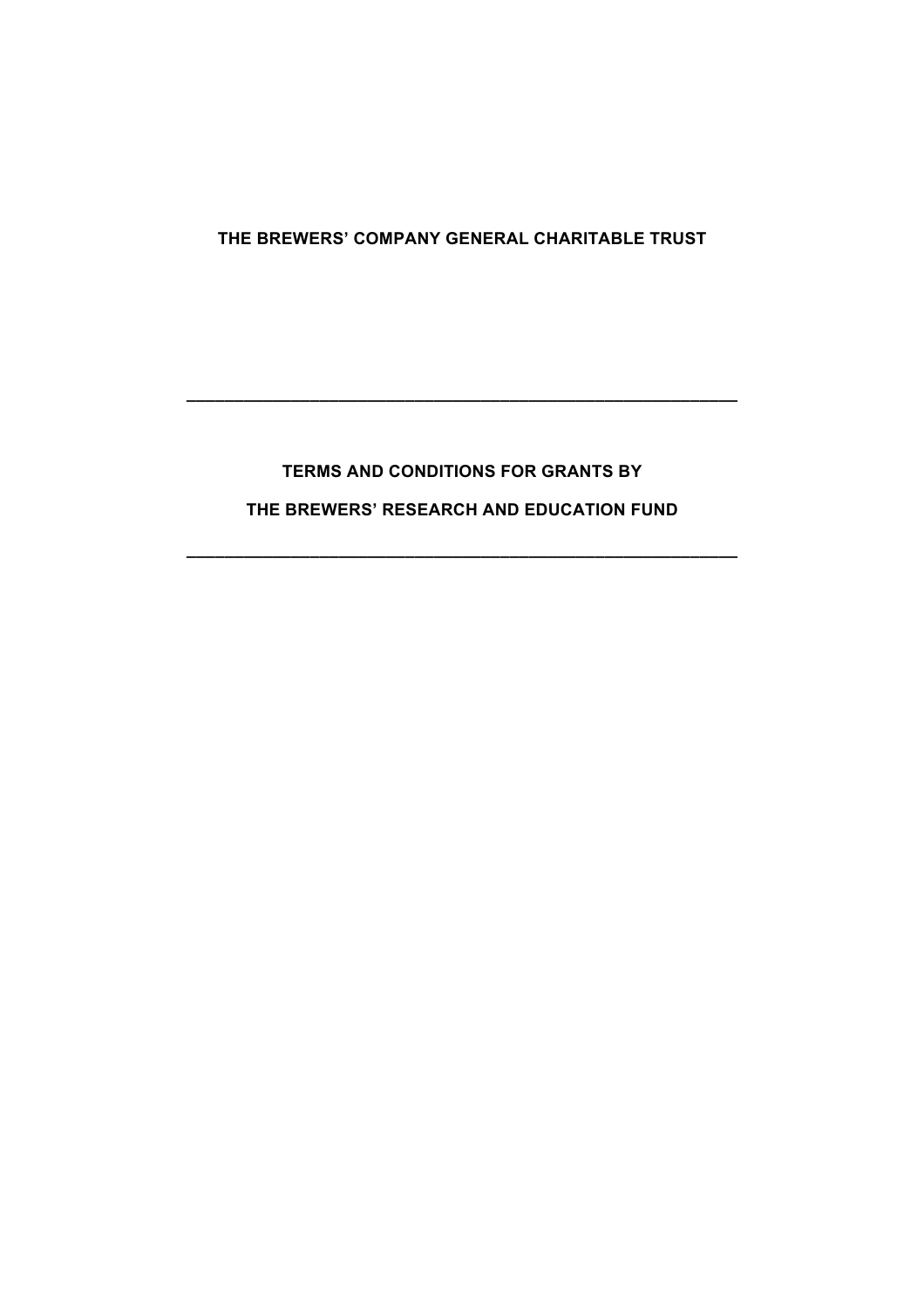#### **THE BREWERS' COMPANY GENERAL CHARITABLE TRUST**

# **TERMS AND CONDITIONS FOR GRANTS**

#### **BY**

#### **THE BREWERS' RESEARCH AND EDUCATION FUND**

These terms and conditions together with the Offer Letter form the entire agreement between the grant holder named in the Offer Letter (Grant Holder) and the Brewers' Company acting as the sole trustee of The Brewers' Company General Charitable Trust (Trust) in respect of the Grant and the Project. Various expressions are defined in the Offer Letter.

If there is any conflict between these terms and conditions and the Offer Letter, the provisions of the Offer Letter shall prevail.

#### **1 Use of Grant**

The Grant Holder shall apply the Grant for the Project, and not for any other purpose.

#### **2 Payment of Grant**

- 2.1 The Project must be started on the Project Start Date. If it is not, the Trust may withdraw the Grant and terminate this agreement.
- 2.2 Payment of the Grant will be made to the Grant Holder in the amounts and on the dates and/or events specified in the Offer Letter.
- 2.3 No claims for the Grant will be accepted if they are submitted more than six months after the end of the Grant Period.
- 2.4 The Trust may retain the Retention until the Grant Holder delivers the final report.
- 2.5 If the Grant Holder has failed to comply with this agreement, the Trust may withhold payment of any instalment of the Grant until the non-compliance is remedied in accordance with this agreement.

#### **3 Third Party Funding**

- 3.1 The Grant Holder warrants that it has disclosed to the Trust details of any funding, or offer of funding, to the Grant Holder in respect of the Project as at the date of the Offer Letter.
- 3.2 During the Grant Period the Grant Holder will notify the Trust (giving reasonable details) if it receives, and wishes to accept, an offer of such funding.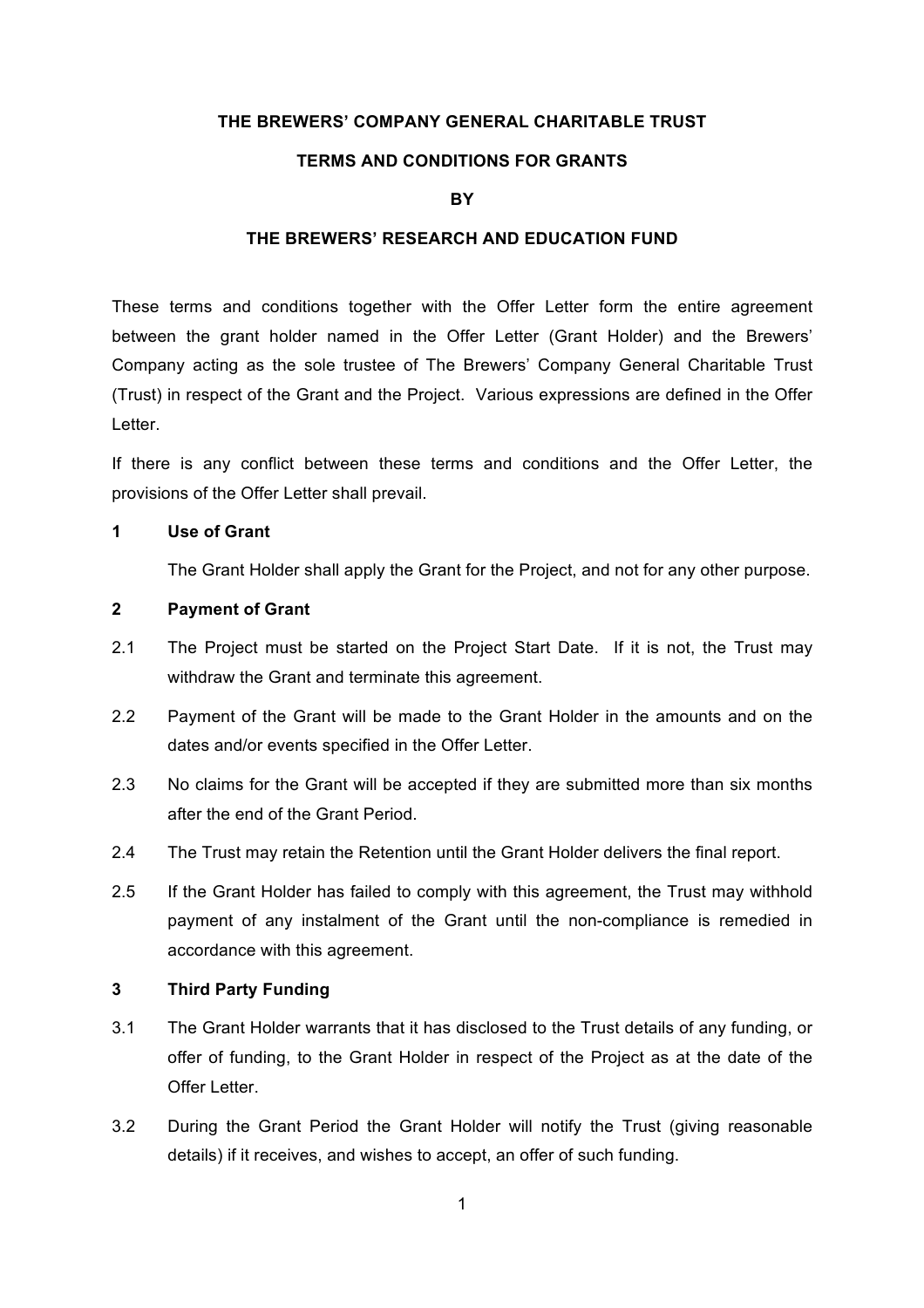#### **4 Grant records**

- 4.1 The Grant Holder must maintain separate and accurate financial records to show how the Grant has been utilised.
- 4.2 The Grant Holder shall allow the Trust or its appointed representatives access to inspect or audit, both during and after the Grant Period, such records and the utilisation of the Grant and to take copies at the Trust's expense.

# **5 Reporting and monitoring**

- 5.1 The Grant Holder must send to the Trust a final report (in a form required by the Trust) on activities undertaken under the Project within three months of the end of the Grant Period.
- 5.2 The Grant Holder must send to the Trust Interim Reports in accordance with the Offer Letter (if required by the Offer Letter).
- 5.3 The Grant Holder shall on request provide the Trust with such other information as the Trust may reasonably require for verifying the Grant has been utilised in accordance with this agreement.
- 5.4 At the Trust's request, the Grant Holder will meet with the Trust, or co-operate with any review undertaken by the Trust, to assess progress of the Project and compliance with this agreement.

# **6 Publication**

- 6.1 The Grant Holder must publish the useful results of research funded by the Grant, though the Trust accepts that such publication may be delayed as is reasonably necessary to obtain protection of the Trust Funded IP (as defined in Term 10) in such results.
- 6.2 The Trust's Grant contributions must be acknowledged in all publications and presentations relating to work undertaken under the Project.

# **7 Funding of staff**

Where the Grant funds the employment of staff by the Grant Holder, the Grant Holder shall be the employer, shall issue a contract of employment which shall comply with all legal requirements and shall be responsible as employer for all claims arising from such employment. The Trust does not act as an employer of such staff.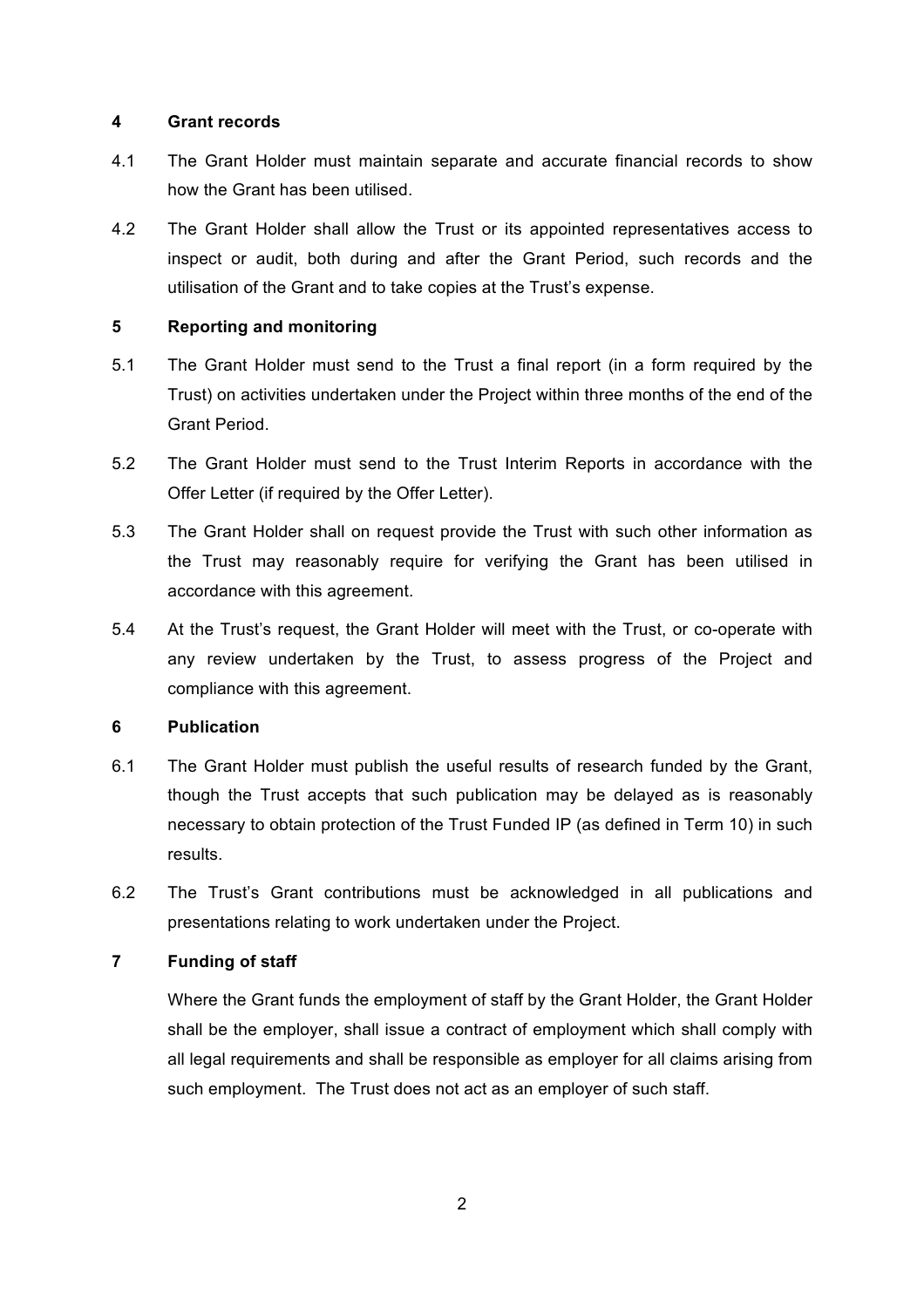#### **8 Research practice**

The Grant Holder must ensure that research under the Project is conducted in compliance with all applicable laws and regulations and that all necessary licences and approvals have been obtained.

### **9 Limitation of the Trust's liability**

The Trust shall have no liability for any consequences arising out of the Project or the withdrawal of the Grant (except for its obligations to provide the Grant in accordance with this agreement). The Grant Holder shall indemnify and hold harmless the Trust with respect to all claims, costs, expenses, losses, damages and other liabilities arising from the Project or the non-fulfilment of the Grant Holder's obligations under this agreement.

# **10 Intellectual Property and Commercial Exploitation**

The Grant Holder shall not exploit in any way intellectual property rights created or acquired in connection with work funded by the Grant ("Trust Funded IP") without the Trust's prior written consent, such consent not to be unreasonably withheld. Exploitation includes use for any commercial purpose or any licence, sale, assignment, materials transfer or other transfer of rights. As a condition of granting such consent, the Trust will require the Grant Holder to agree terms of exploitation including the sharing of the benefits from the exploitation.

# **11 Termination of Grant**

- 11.1 The Trust may terminate this agreement immediately by written notice to the Grant Holder if the Grant Holder is in material breach of any of its obligations under this agreement and (if the breach is capable of remedy) fails to remedy such breach within 30 days of receipt of written notice from the Trust requesting it to do so.
- 11.2 The Trust may also terminate this agreement by giving the Termination Notice to the Grant Holder to expire on an Early Termination Date (only applicable if an Early Termination Date is stated in the Offer Letter).
- 11.3 After termination of this agreement the provisions of terms 3, 5.1, 6.1, 9, 10 and 12 shall continue in force.

# **12 General**

12.1 No variation shall be made to this agreement unless previously agreed in writing by both parties.